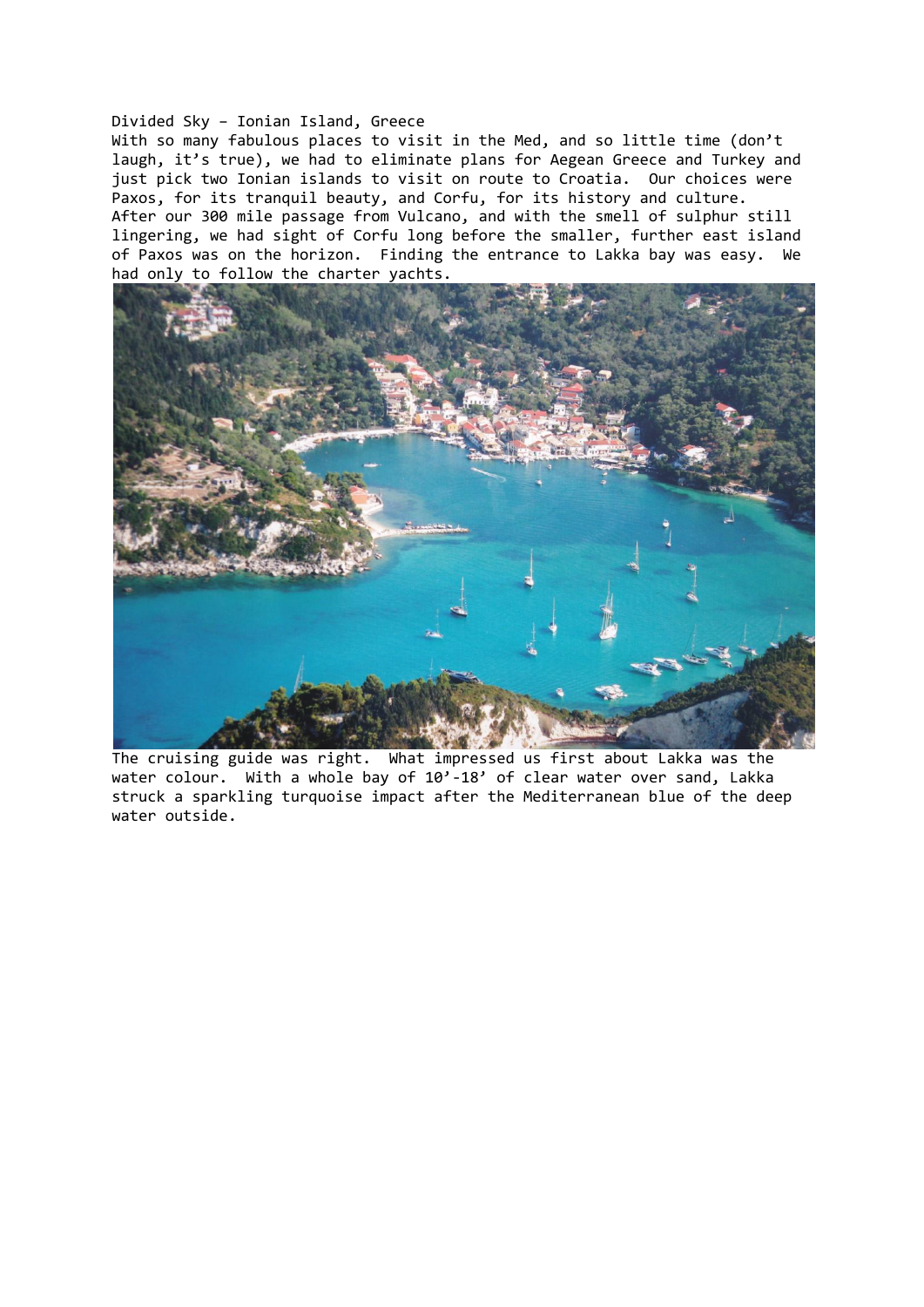We enjoyed everything here: great restaurants serving fresh calamari and swordfish, spinach pastries at the bakery; fresh produce; a bus ride to the capital, Gaios; and even a night of Greek dancing.



Col had time to work on various chores, and decided to make sure that the waste tank openers were working, in anticipation of a good pump out in Corfu. As happens, one tank could not be opened by any ordinary means. With perseverance, and using many of the tools on broard, Col manufactured an opening implement which eventually freed the cap.

We did not enjoy the night of terror at Lakka when the wind shifted NNW at over 30 knots – straight into the bay. Well set in the sand, our anchor was right, but we spent a watchful night as others swung differently or dragged and reset anchors. One yacht arrived at dusk with a torn sail which by morning calm was a destroyed sail, as they were unable to furl or douse it. With diesel nearly gone, the southeast wind provided a grateful sail north to Corfu.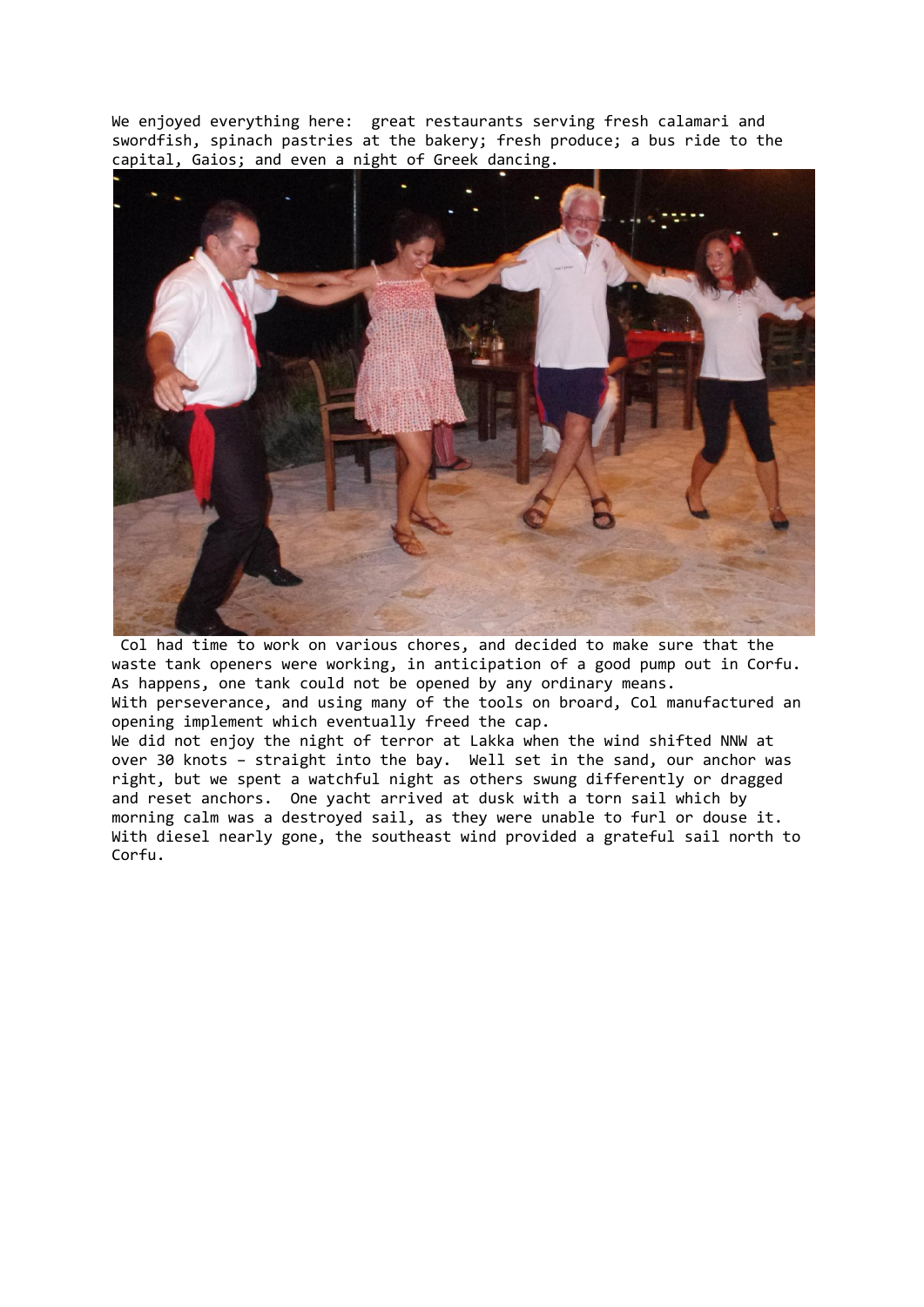

Anchoring was easy just below the Old Fort (circa 1300) within easy walk to the Old Town, port authorities, and alfresco dining along the esplanade. Whilst we were visiting the Old Fort with its moat, we asked a woman to take our photo - - she just happened to be Sydneysider on tour! After a few days of tourist activities we headed for the marina to handle boat chores and to hire a car to tour the interior of the island. Throughout modern history, Corfu has provided a strategic maritime location for many European and Middle Eastern nations, from Phoenicians to Germans during WWII. Influences from so many cultures made it a very interesting destination.